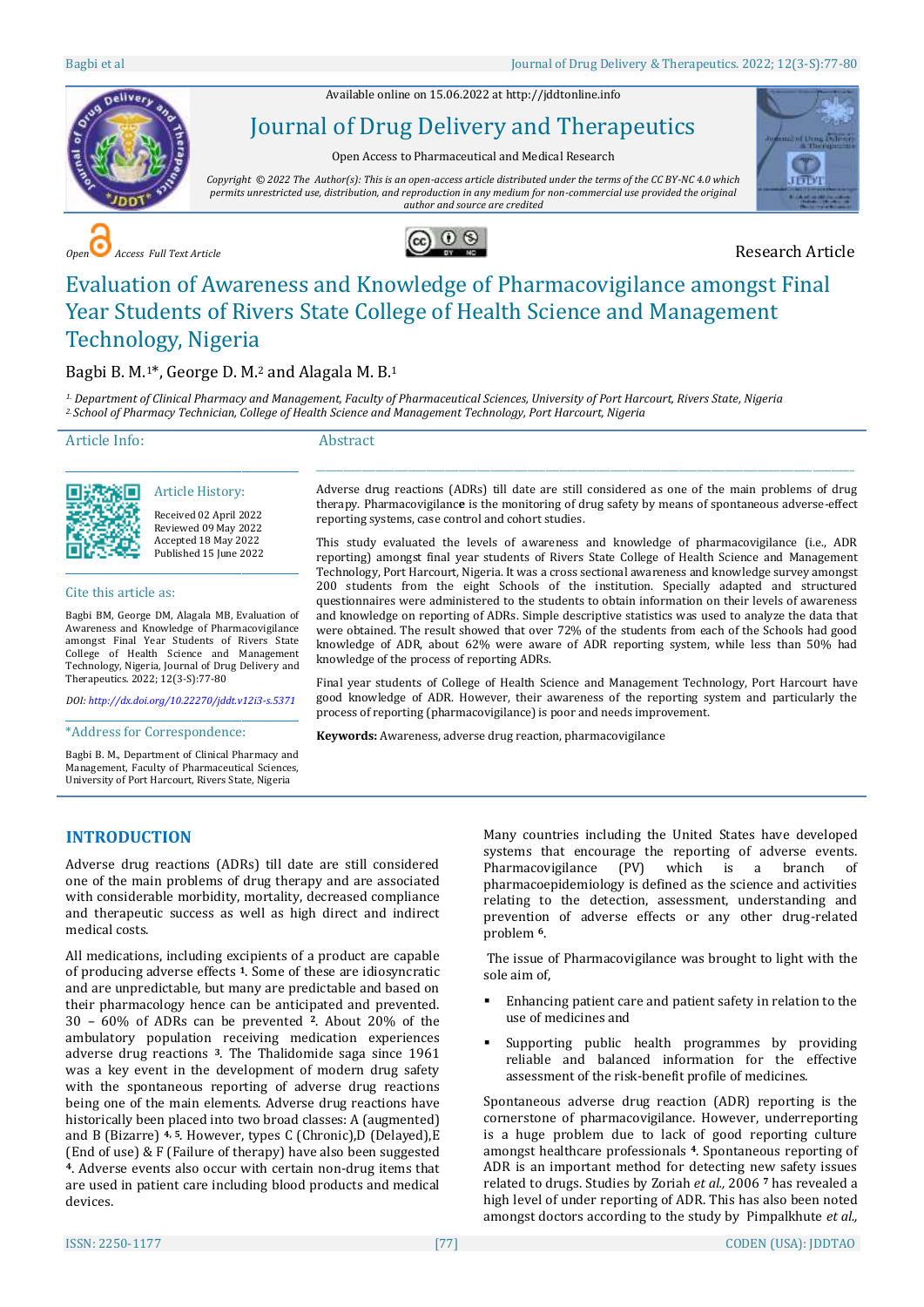Bagbi et al Journal of Drug Delivery & Therapeutics. 2022; 12(3-S):77-80

2012 **<sup>8</sup>** and Gupta *et al.,* 2011**9**. The work of Hazell & Shakir (2006) **<sup>10</sup>** also provided evidence of significant and widespread under-reporting of ADRs. Another study by Blenkinsopp & colleagues, (2007) **<sup>11</sup>** noted that patients report identified new ADRs not yet reported by health professionals. Also, they report an ADR when they consider their health professionals has not paid attention to their concerns

Nigeria was admitted into the WHO International Drug Monitoring Programme in 2004. This marked a new era of pharmacovigilance in Nigeria. The National Pharmacovigilance Centre (NPC) serves as a repository for reported adverse drug reactions from health workers all over the country. A major thrust of the NPC is to increase the participation of the public in drug safety and the contributions of public-health programmes to pharmacovigilance cannot be overemphasized

AIM: The Aim of the study is to evaluate the Awareness and Knowledge of Pharmacovigilance amongst final year students of Rivers State College of Health Science and Management Technology, Port Harcourt, Nigeria

#### **Specific Objectives**

- To evaluate the knowledge of ADRs among final year students of the 'College'
- To evaluate the level of awareness about Pharmacovigilance among final year students of the College
- To assess the knowledge of the reporting process of ADRs

### **METHODS**

*Study design*: A cross sectional awareness and knowledge survey design was used

*Study location*: Rivers State College of Health Science and Management Technology, Port Harcourt, Nigeria

**Sample size determination:** Using the Taro Yamane formula for sample size calculation  $n = N/1+N(e)^2$ , where n is the sample size, N is the population size (328 students) and e is the allowable error which is 5% (0.05**) .** This translate to a sample size of 180

*Data collection instrument*: Specially adapted and constructed questionnaire on knowledge, awareness and reporting of ADRs was used.

*Data collection Technique*: Questionnaires were distributed amongst the final year students of each School of the College during their Lecture periods. A total of 180 were distributed to students prior to a lecture period

**Data analysis**: Simple frequencies and percentages of SPSS version 20 was used for the analysis

# **RESULTS**

Total number of students administered questionnaire- 180

Total number of students that responded = 155 (86.1%)

BET = School of Biomedical Engineering Technician-12

CHEW= School of Community Health Extension Workers- 26

- DST = School of Dental Surgery Technician 27
- ENV = School of Environmental Health Technology 24
- HIM = School of Health Information Management 18
- MIT = School of Medical Imaging Technician 14
- SPT = School of Pharmacy Technician 22
- SPHN = School of Public Health Nursing 12

70 (45.1%) were males while 85(54.9%) were females. Their ages were between 21 and 35 years.

#### Table 1: Students' response on knowledge about ADR

|                                                          | <b>BET</b> | <b>CHEW</b>    | <b>DST</b> | <b>ENV</b>     | HIM      | MIT      | <b>SPT</b> | <b>SPHN</b> |
|----------------------------------------------------------|------------|----------------|------------|----------------|----------|----------|------------|-------------|
|                                                          | $(n=12)$   | $(n=26)$       | $(n=27)$   | $(n=24)$       | $(n=18)$ | $(n=14)$ | $n=22n$    | $n=12$      |
| Descriptions                                             | n (%)      | n (%)          | n (%)      | n(%)           | n (%)    | n (%)    | (%)        | n(%)        |
|                                                          |            |                |            |                |          |          |            |             |
| Knowledge of ADR                                         | 10 (83.3)  | 26(100)        | 27(100)    | 24(100)        | 13(72.2) | 14(100)  | 22(100)    | 12(100)     |
| Have encountered ADR on<br>medication                    | 8(66.6)    | 13(50)         | 23(85.1)   | 8(33.3)        | 13(72.2) | 11(78.5) | 16(72.7)   | 6(50)       |
| Able to remember the drug<br>encountered with ADR        | 8(66.6)    | 12(46.1)       | 20(74)     | 8(33.3)        | 13(72.2) | 8(57.1)  | 15(68.1)   | 6(50)       |
| Reported the encounter                                   | 6(50)      | 9(34.6)        | 21(77.7)   | 4(16.6)        | 11(61.1) | 8(57.1)  | 7(31.8)    |             |
| To whom report was made                                  |            |                |            |                |          |          |            |             |
| Doctor                                                   | 1(8.3)     | 3(11.5)        | 5(18.5)    | 3(12.5)        | 6(33.3)  | 2(14.2)  | 4(18.1)    | ۰           |
| Pharmacist                                               | 1(8.3)     | 4(15.3)        | 10(37)     | 1(4.1)         | 3(16.6)  | 4(28.5)  | 1(4.5)     | ٠           |
| Nurse/Health care provider                               | 2(16.6)    | 2(7.6)         | 6(22.2)    | $\overline{a}$ |          | 1(7.1)   | 1(4.5)     | ۰           |
| Medicine store                                           | 1(8.3)     |                |            |                | ۰        | 1(7.1)   |            | ۰           |
| Parent / Relative                                        | 1(8.3)     | $\overline{a}$ |            |                | 2(11.1)  | ۰        | 1(4.5)     | -           |
| Aware of ADR reporting &<br>monitoring system in Nigeria | 4(33.3)    | 6(23)          | 15(55.5)   | 15(62.5)       | 9(50)    | 7(50)    | 12(54.5)   | 6(50)       |
| Had knowledge of the process                             |            | 2(7.6)         | 13(48.1)   | 3(12.5)        | 6(33.3)  | 2(14.2)  | 6(27.2)    | 3(25)       |
|                                                          |            |                |            |                |          |          |            |             |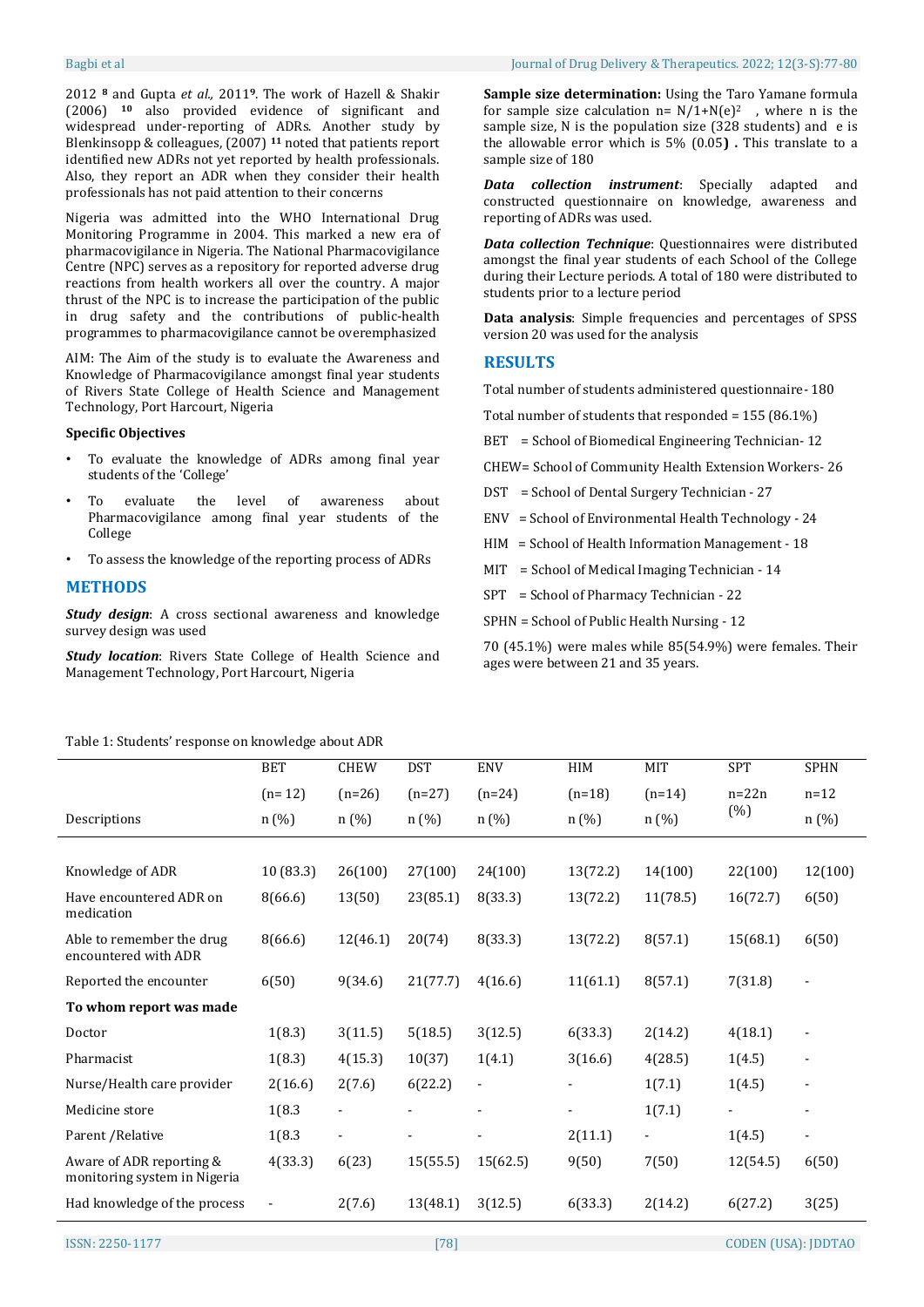#### of reporting ADR

#### Table 2: Students' response on who can report ADR

|                                      | <b>BET</b> | <b>CHEW</b>              | <b>DST</b> | <b>ENV</b>               | HIM      | <b>MIT</b>               | <b>SPT</b>               | <b>SPHN</b>    |
|--------------------------------------|------------|--------------------------|------------|--------------------------|----------|--------------------------|--------------------------|----------------|
|                                      | $(n=12)$   | $(n=26)$                 | $(n=27)$   | $(n=24)$                 | $(n=18)$ | $(n=14)$                 | $n=22n(%)$               | $n = 12$       |
| Descriptions                         | n(%)       | n (%)                    | n (%)      | n(%)                     | n(%)     | n(%)                     |                          | n(%)           |
| Who can appropriately report an ADR? |            |                          |            |                          |          |                          |                          |                |
| Doctor                               | 1(8.3)     | 1(3.8)                   | 1(3.7)     | 2(8.3)                   | 4(22.2)  | 3(21.4)                  | 3(13.6)                  | 1(8.3)         |
| Pharmacist                           | 6(50)      | 15(58)                   | 1(3.7)     | 17(70.8)                 | 7(38.8)  | 9(64.2)                  | 8(36.3)                  | $\blacksquare$ |
| Nurse                                | 3(0.25)    | $\overline{\phantom{0}}$ | ۰          | $\blacksquare$           | 1(5.5)   | $\overline{\phantom{a}}$ | $\overline{\phantom{a}}$ | 2(16.6)        |
| All of the above                     | 1(8.3)     | 7(27)                    | 23(85)     | 5(20.8)                  | 3(16.6)  | 2(14.2)                  | 9(41)                    | 7(58.3)        |
| Anybody that is affected             | 1(8.3)     | 3(11.5)                  | 2(7.4)     | $\overline{\phantom{a}}$ | 3(16.6)  | $\overline{a}$           | 2(9.0)                   | 2(16.6)        |
|                                      |            |                          |            |                          |          |                          |                          |                |

Table 3: Students' response on type of products for which ADR should be reported

|                             | <b>BET</b>               | <b>CHEW</b> | <b>DST</b> | <b>ENV</b> | <b>HIM</b> | <b>MIT</b>                   | <b>SPT</b>     | <b>SPHN</b> |
|-----------------------------|--------------------------|-------------|------------|------------|------------|------------------------------|----------------|-------------|
|                             | $(n=12)$                 | $(n=26)$    | $(n=27)$   | $(n=24)$   | $(n=18)$   | $(n=14)$                     | $n=22n$        | $n=12$      |
| Descriptions                | n(%)                     | n(%)        | n(%)       | n(%)       | n(%)       | n(%)                         | (%)            | n(%)        |
| Conventional medicines      | 4(33.3)                  | 8(30.7)     | 6(22.2)    | 12(50)     | 7(38.8)    | 3(21.4)                      | 2(9.0)         | 1(8.3)      |
| Herbal/Traditional medicine | 1(8.3)                   | 2(7.6)      | 1(3.7)     | 1(4.1)     | 2(11.1)    | 3(21.4)                      |                |             |
| Blood products              | 1(8.3)                   |             | 4(14.8)    | ٠          | 3(16.6)    |                              |                |             |
| Biologicals/Medical devices |                          | 1(3.8)      | 2(7.4)     | 2(8.3)     |            | 3(21.4)                      | 3(13.6)        | 1(8.3)      |
| All of the above            | 2(16.6)                  | 13(50)      | 6(22.2)    | 6(25)      | 2(11.1)    | 3(21.4)                      | 16(72.7)       | 10(83.3)    |
| None of the above           | 4(33.3)                  | 2(7.6)      | 2(7.4)     | 2(8.3)     | 3(16.6)    | 2(14.2)                      | $\blacksquare$ |             |
| Don't know                  | $\overline{\phantom{0}}$ |             | 6(22.2)    | 1(4.1)     | 2(11.1)    | $\qquad \qquad \blacksquare$ | 1(4.5)         |             |

# **DISCUSSION**

Adverse drug reaction reporting is still an important issue in many health facilities especially in developing economies and for prospective paramedical and health care professionals to be fully grounded in this important component of their future practice, emphasis must be placed on teaching every aspect of it during the course of their training.

The fact that substantial efforts and resources have been put into the discovery, monitoring and management of ADRs does not rule out the possibility of emergence of new or previously encountered ADR. This is true as almost all the drugs implicated in this study have at one time or the other been mentioned in similar studies.

The study showed that majority of the students from the Schools had good knowledge of what ADR is, though awareness of the proper reporting system was poor. This is in agreement with the work of Robertson and Newby, (2013) **<sup>12</sup>**. However, the level of awareness of ADR reporting & monitoring in the College still need to be stepped up to meet the present day realities of a safe, efficient and effective medication management.

About 41% of the respondents indicated that Pharmacists can appropriately report ADRs while only about 10% reported that doctors rather could appropriately report ADRs and this is somewhat in agreement with the work of Shamim *et al*,

2016**<sup>13</sup>** that reported that Pharmacists are the chief personnel in the ADR reporting system

It was only in the Schools of Public Health Nursing (SPHN) and Pharmacy Technician (SPT) that majority, (83.3% and 72.7% respectively) of the students reported on all the products in the study as potential adverse event candidates meaning that some students from other Schools had poor knowledge of the potential of certain non-drug items in the study to cause adverse events which should not have been expected for those in their final year in such an institution.

# **CONCLUSION**

There is a fair knowledge about adverse drug reactions (ADRs) amongst the final year students of the College. The students also showed some level of awareness about spontaneous reporting of ADRs and adverse events from some non-drug products.

However, there is still a knowledge gap about the reporting system which can be breached through a little more emphasis on this topic in the various Schools as well as through sensitization workshops.

# **RECOMMENDATION**

• Adverse drug reactions, its management and proper reporting should be given more attention as a training of all students in the College